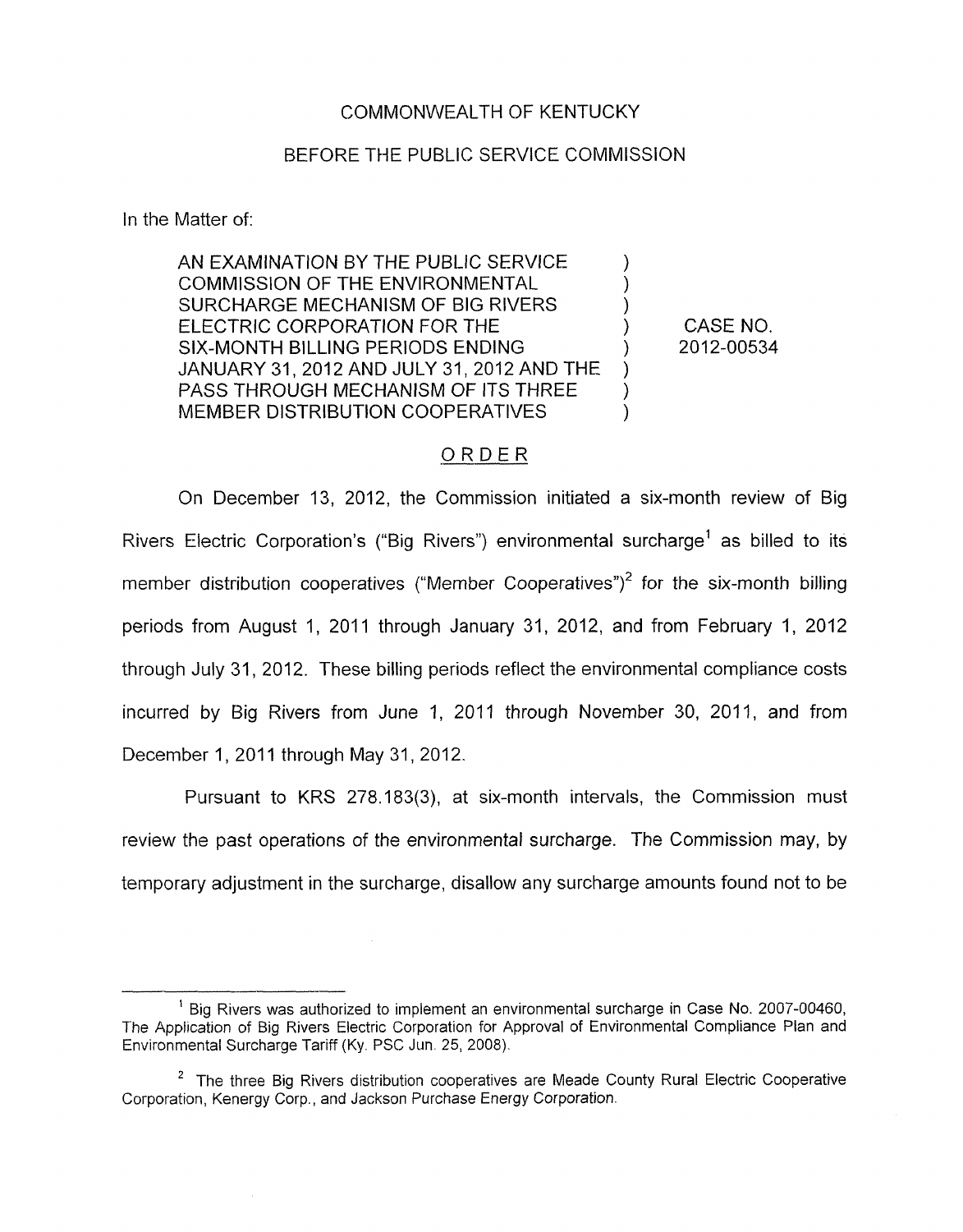just and reasonable and reconcile past surcharges with actual costs recoverable pursuant to KKS 278.183(1).

The December 13, 2012 Order also initiated a six-month review of the three Big Rivers Member Cooperatives pass-through mechanisms.<sup>3</sup> This review for the Member Cooperatives covers their billings from September 1, 2011 through February 28, 2012, and from March I, 2012 through August 31, 2012 for all retail customers except the large commercial and industrial customers with dedicated delivery points as billed from August 1, 2011 through January 31, 2012, and from February 1, 2012 through July 31, 2012. For those customers with dedicated delivery points, there is no billing lag.<sup>4</sup> Meade County Rural Electric Cooperative Corporation has no dedicated delivery point customers.<sup>5</sup>

The Commission included a procedural schedule in the December 13, 2012 Order that provided for discovery, the filing of prepared testimony, an informal conference and intervenor testimony. Big Rivers filed prepared direct testimony and responded to Commission Staffs request for information. On February 13, 2013, Big Rivers and Commission Staff ("Staff") participated in an informal conference. On April 8, 2013, Big Rivers filed a statement indicating that it and each of its three member

The three Member Cooperatives were authorized *to* implement a pass-through mechanism in separate cases: Case No. 2007-00470, Application of Meade County Rural Electric Cooperative Corporation for Approval of Retail Tariff Riders, Revised Tariffs and New Tariff, and for Approval of Amendment of Wholesale Agreement (Ky. PSC Dec, 12, 2008); Case **No.** 2008-00009, Application of Kenergy Corp. for Approval of Retail Tariff Riders and Revised Tariffs, Approval of Smelter Agreements, and Approval of Amendment to Wholesale Agreement (Ky. PSC Dec. 12, 2008); and Case No. 2008- 00010, The Application of Jackson Purchase Energy Corporation for Approval of Retail Tariff Riders, Revised Tariffs, New Tariff, and Amendment of Wholesale Agreement (Ky. PSC Dec 12, 2008). **3** 

<sup>&</sup>lt;sup>4</sup> Direct Testimony of Nicholas R. Castlen, p. 4, filed January 16, 2013.

<sup>&</sup>lt;sup>5</sup> Response to Commission Staff's Initial Request for Information Dated December 13, 2012, Response to Item 3, page 3 of 3, filed January 16, 2013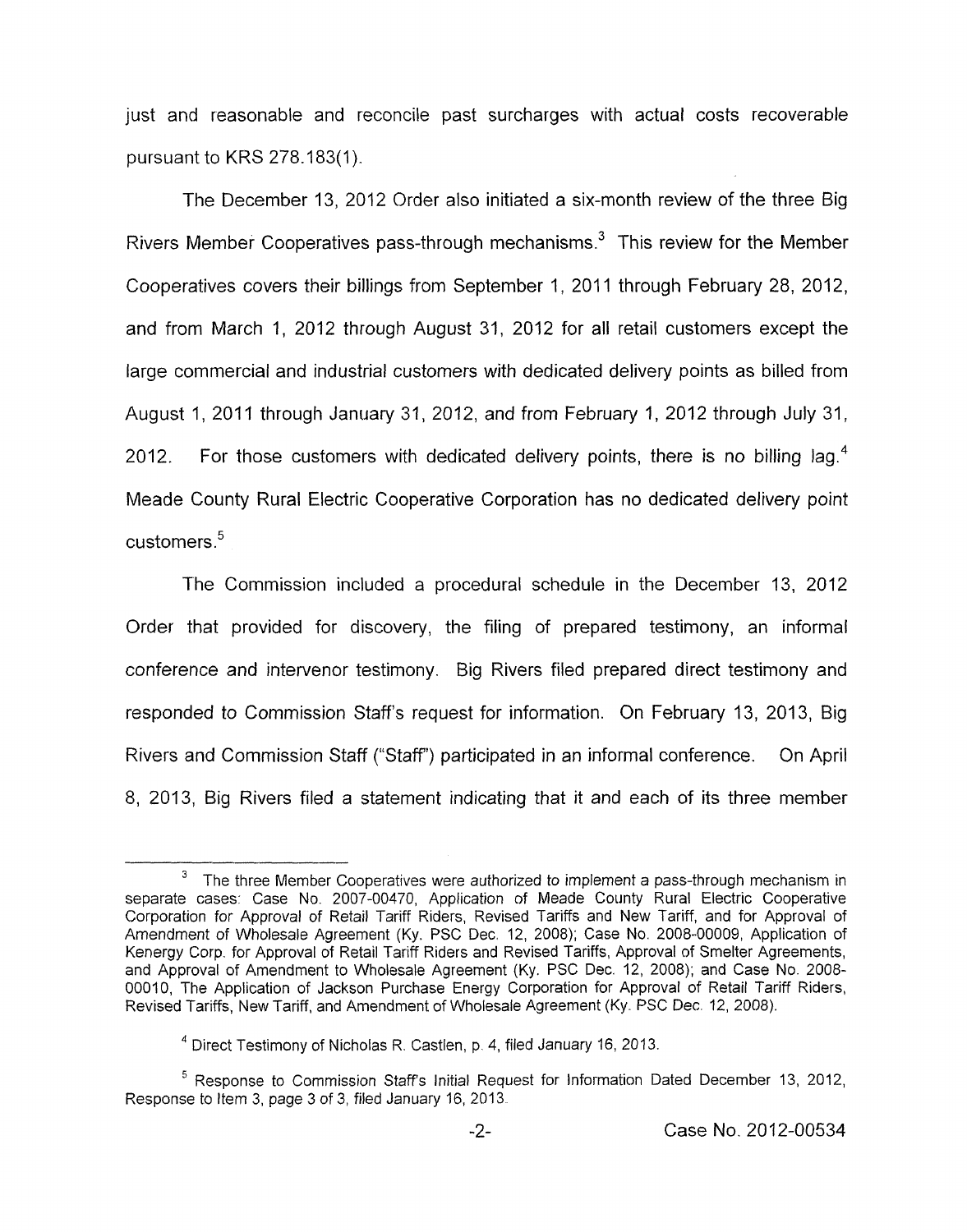distribution cooperatives - Jackson Purchase Energy Corporation, Kenergy Corp. , and Meade County Rural Electric Cooperative Corporation - believes that a hearing is not necessary in this matter and that the matter may be submitted for adjudication based on the existing record. Based on the absence of intervenors and finding good cause, the Commission finds that this matter should be adjudicated based on the existing record.

# COMPLIANCE PLAN

Big Rivers' environmental compliance plan approved by the Commission in Case No. 2007-00460, $6$  ("the 2007 Plan") consists of programs and associated costs dealing with the control of sulfur dioxide  $(SO_2)$ , nitrogen oxide  $(NO_x)$ , and sulfur trioxide  $(SO_3)$ .<sup>7</sup> The 2007 Plan included only operating and maintenance (" $O&M$ ") costs.<sup>8</sup> In the October 1, 2012 Order issued by the Commission in Case No. 2012-00063,<sup>9</sup> the Commission approved certain additions to the 2007 Plan relating to the Mercury and Air Toxics Standards rule.  $10$  The additions (the "2012 Plan") involved installing activated carbon injection and dry sorbent injection systems and emission control monitors at the Big Rivers Coleman, Wilson, and Green generating stations; and installing emission control monitors at Henderson Municipal Power & Light's Station Two generation

Case No. 2007-00460, Application of Big Rivers Electric Corporation for Approval of *<sup>6</sup>* Environmental Compliance Plan and Environmental Surcharge Tariff, (Ky. PSC June 25, 2008).

<sup>&</sup>lt;sup>7</sup> Direct Testimony of Nicholas R. Castlen, pp. 4-5.

*Id.,* at **p.** 5 *<sup>8</sup>*

Case No. 2012-00063, Application of Big Rivers Electric Corporation for Approval of Its 2012 **9**  Environmental Compliance Plan, for Approval of Its Amended Environmental Cost Recovery Surcharge Tariff, for Certificates of Public Convenience and Necessity, and far Authority *to* Establish a Regulatory Account, (Ky. PSC, October 1, 2012).

 $10$  Direct Testimony of Nicholas R. Castlen, p. 5.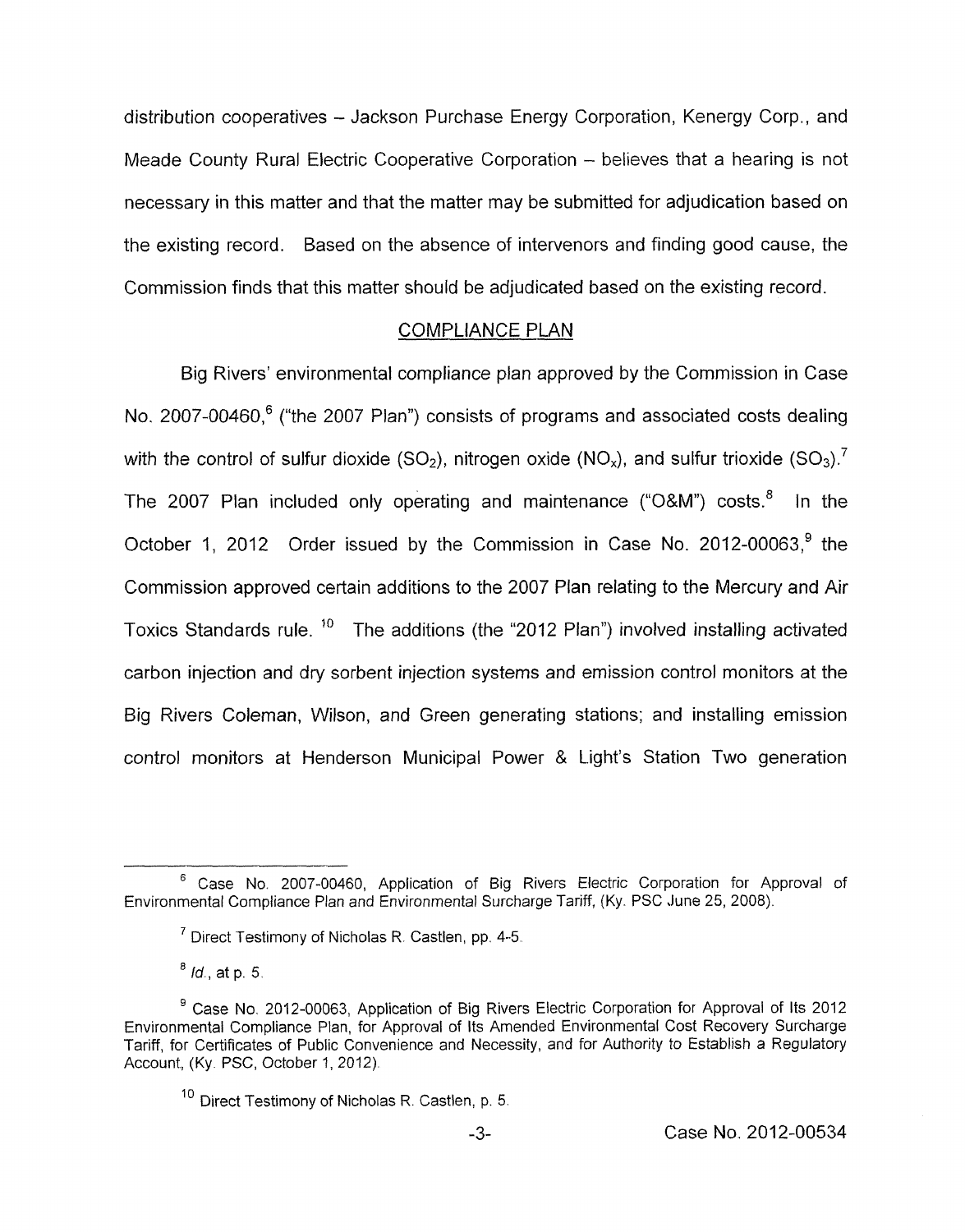station.<sup>11</sup> The 2012 Plan includes both the capital and O&M associated with the projects, as well as recovery of Big Rivers' actual costs incurred in Case No. 2012- 00063 (amortized over three years).<sup>12</sup> Big Rivers' environmental surcharge mechanism allows Big Rivers to recover costs related to the 2007 Plan (which includes only O&M costs) and the 2012 Plan, less proceeds from by-product and emission allowance sales, plus or minus an ongoing cumulative over- or under-recovery adjustment.<sup>13</sup> While Big Rivers is not requesting recovery of any capital costs through the environmental surcharge mechanism in this review period, it has indicated that it will begin recovering capital costs associated with the 2012 Plan, consistent with the approvals granted in Case No. 2012-00063, once construction on the approved projects begin.<sup>14</sup> Big Rivers has stated that construction for projects approved in the 2012 Plan is expected to begin in 2013.<sup>15</sup> For the current periods under review. Big Rivers does not recover any capital costs through its environmental surcharge mechanism. Since the compliance plan does not include capital projects or investment in utility plant, Big Rivers has not proposed a revised rate of return as part of this current six-month review. SURCHARGE ADJUSTMENT

The December 13, 2012 Order initiating this case indicated that, since over- or under-recoveries of allowable environmental compliance costs may have occurred during the periods under review, the Commission would entertain proposals to adopt

- *Id,* at p *6.*  **13**
- **l4** *lo',* at **p** <sup>8</sup>
- $15$  *Id.*

<sup>&</sup>lt;sup>11</sup> Id., at pp. 5-6. The Castlen testimony refers to Henderson Municipal Power & Light's Station Two generation station as "Henderson Municipal Henderson & Light's Station Two" generation station.

 $12$  *Id.*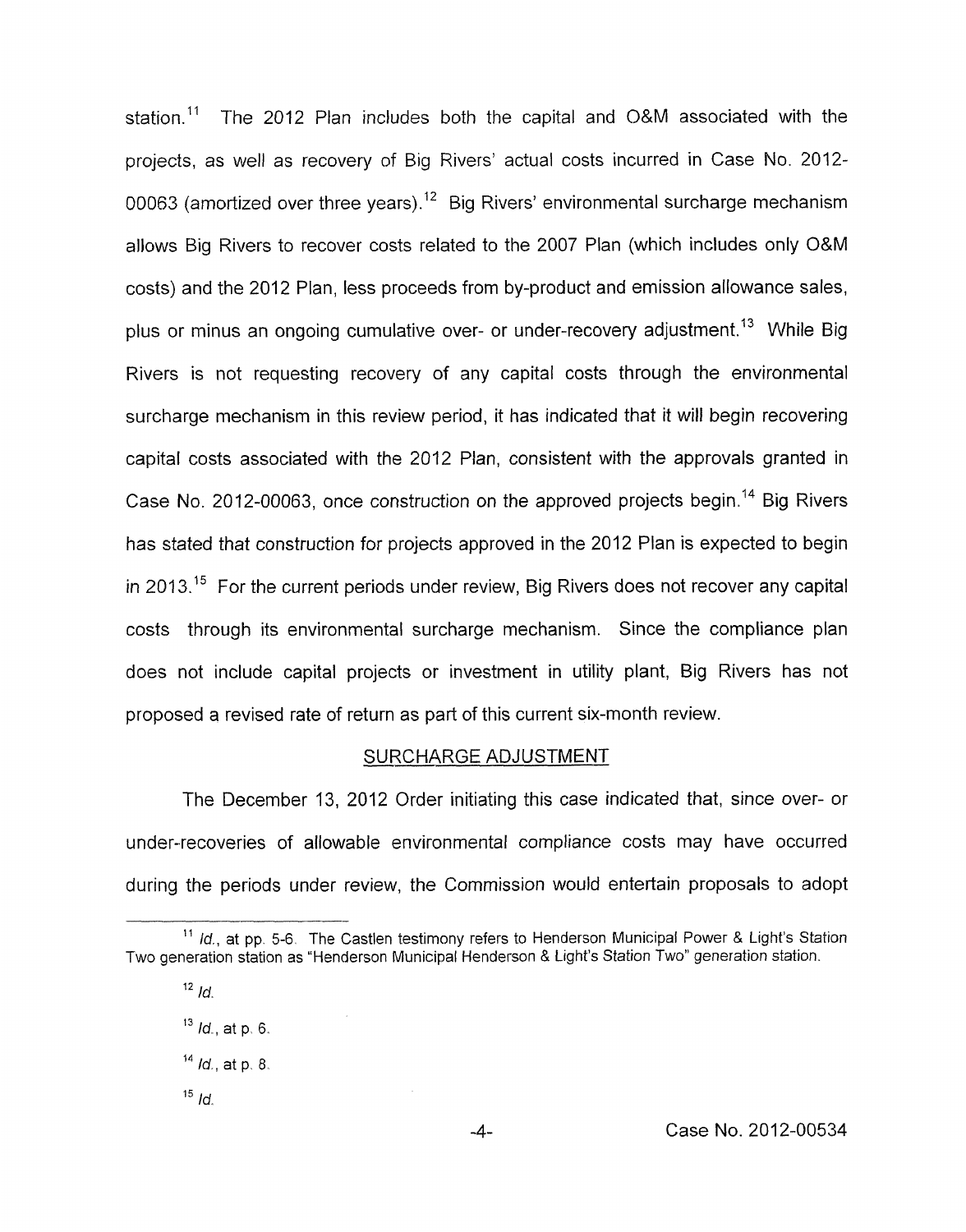one adjustment factor to net all over- or under-recoveries. Big Rivers is not requesting any additional over- or under-recovery of its environmental costs. Big Rivers states that the normal overlunder recovery carry-forward element of its environmental surcharge mechanism is operating as intended.<sup>16</sup> The Commission has reviewed Big Rivers' filing and finds reasonable its calculation for the review periods covered in this proceeding and further finds no need for any adjustments of Big Rivers' recovery of its environmental costs as a result of its review.

# RETAIL PASS-THROUGH MECHANISM

None of the Member Cooperatives are requesting any additional over- or underrecovery under their respective surcharge pass-through mechanisms. The Commission has reviewed and finds reasonable each of the Member Cooperatives' calculations of their respective over- or under-recoveries for the review periods covered in this proceeding and further finds no need for any adjustments of the Member Cooperatives' recovery of their respective pass-through amounts as a result of this review.

IT IS THEREFORE ORDERED that:

1. The amounts billed by Big Rivers through its environmental surcharge for the period August 1, 2011 through January 31, 2012, and for the period February 1, 2012 through July 31, 2012 are approved.

2. The amounts billed by Jackson Purchase and Kenergy through their respective environmental surcharge pass-through mechanisms for the period August 1, 2011 through January 31, 2012, and for the period February 1, 2012 through July 31, 2012 for all customers with dedicated delivery points are approved. The amounts billed by the Member Cooperatives through their respective environmental surcharge

 $16$  *Id.*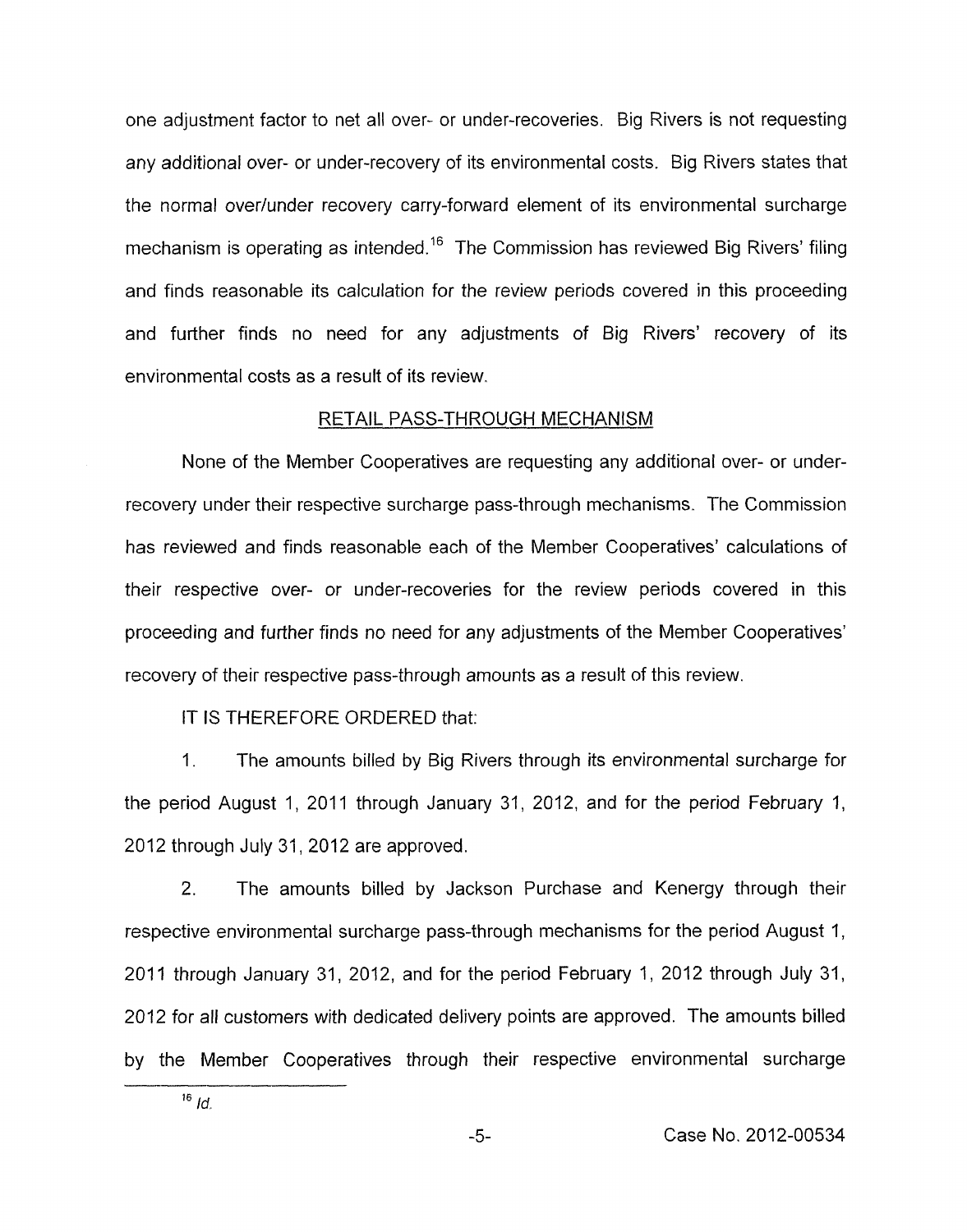pass-through mechanisms for the period September 1, 2011 through February 28, 2012, and for the period March 1, 2012 through August 31, 2012 for their retail customers are approved.

> By the Commission 局 **ENTERED** MAY 06 2013 KENTUCKY PUBLIC<br>SERVICE COMMISSION

*n*  **ATTES** Director

Case **No.** 2012-00534